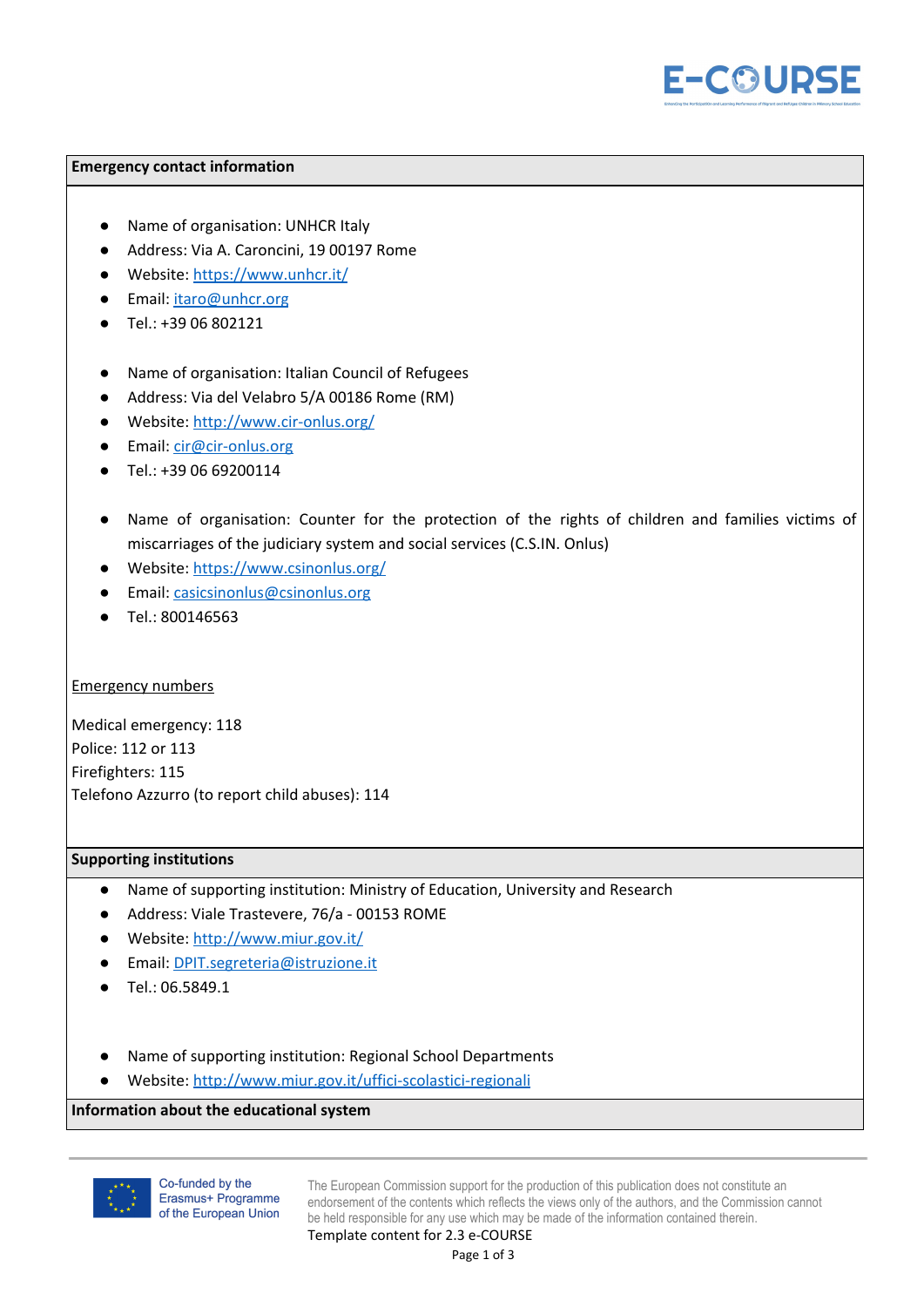- Registration period: from January to February of the previous school year. Exact dates are updated each year. Please, consult <https://bit.ly/2TC1O35>
- Exam period: The teaching year can be divided in two quarters or three trimesters. The two quarters are divided as follows: first quarters goes from September to February; the second one from March to June. While, the trimesters are divided as follows: the first trimesters goes from September to early December; the second from December to March; the third from April to June.

At the end of each quarters or trimester, an interim evaluation is provided to students according to the formative assessment done during the month.

- In June, students of the last year of primary education and secondary education are involved in national exams to obtain the related diploma.
	- *●* School attendance policy
		- *o Number of absences:* There is not a defined number of absences in primary education. Pupils can be absent only in case of justified family and health reasons.
		- *o Reporting procedure of absences:* Daily absences are registered by teachers. In case of absences for health reasons longer than 5 days, parents should deliver to the school a health certificate of the GP.
		- If absences from school are frequent and unjustified, the headmaster has to notify the families. In they do not comply with the obligation of education of the children (occasional attendance or even not attending classes), the headmaster has to report to the judiciary system.
	- Frequency of parent visits: At the end of each quarters/trimester, meetings teachers-parents are organised. During the school year, parents can meet teachers and headmasters whenever they need to communicate with the school.
	- *●* Required documents for school enrolment & registration*:*
		- *o* Self-certification of personal data (e.g., birth date, birthplace, etc.)
		- *o* Birth certificate
		- *o* Certificate of Vaccination
		- *o* Declaration of the school attended in the home country
	- **•** Public holidays
		- o Sundays
		- 1<sup>st</sup> of November, All Saints' Day
		- $\Omega$   $8<sup>th</sup>$  of December, Feast of the Immaculate Conception
		- $\circ$  \_2 weeks during Christmas time (usually from 23<sup>rd</sup> of December to 6<sup>th</sup> of January)
		- $\circ$  2 days for Carnival, usually in February
		- $\circ$  Around 1 week during Easter time
		- 25<sup>th</sup> of April, Liberation day
		- $\circ$  1st of May, Workers' day
		- 2<sup>nd</sup> of June, Republic day
		- o Summer break from mid-June to mid-September
		- $\circ$  The local patron saint, the date changes in each city
	- School hours: Weekly hours of primary school classes vary from 24 to 27 hours, extending up to 30 hours. To activate a 24-hour class, however, the minimum number of 15 students must be reached. Instead, to activate a class of up to 30 hours, there must be the availability of staff of teachers.